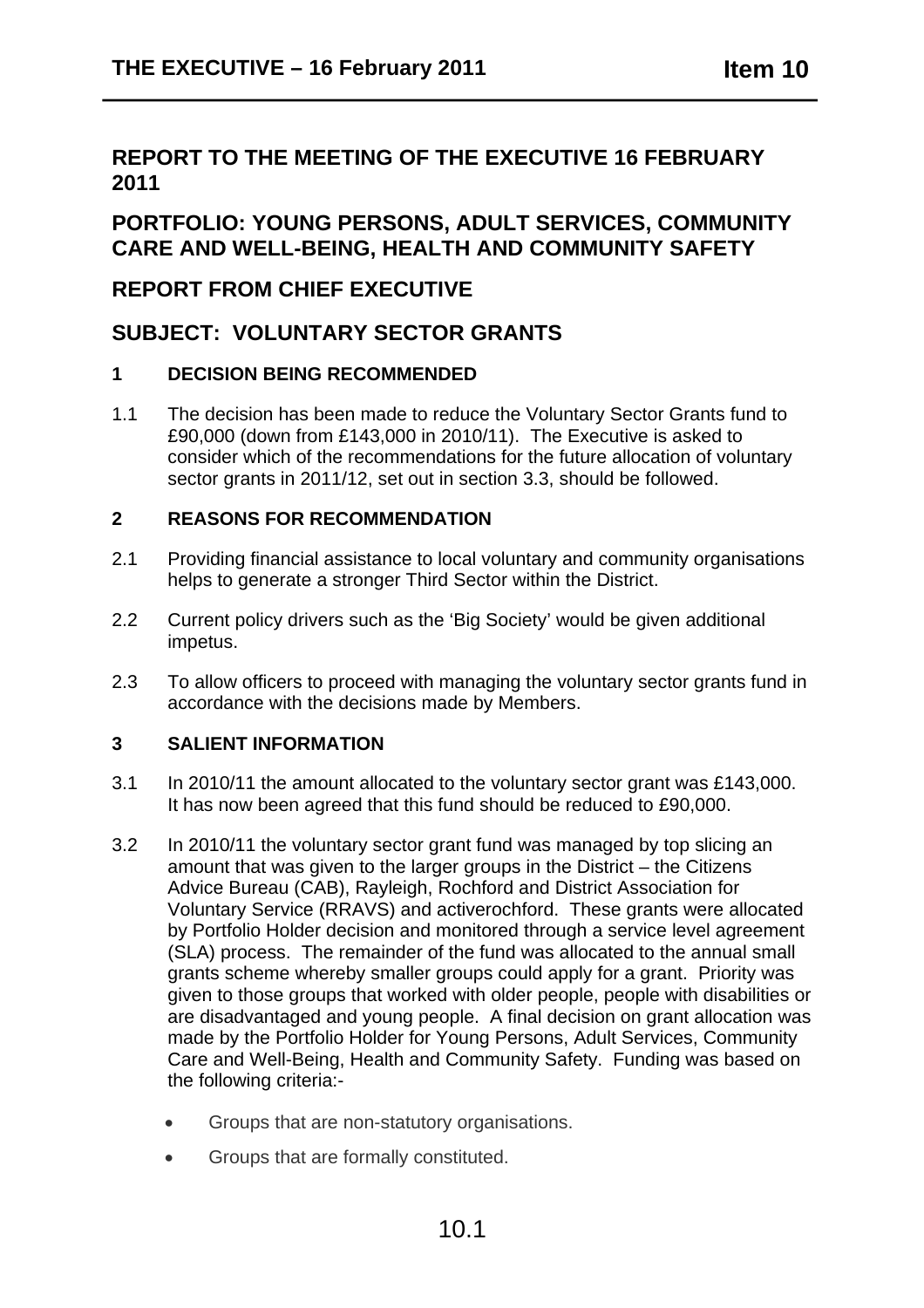- Groups that operate in the not for profit sector.
- Groups that can clearly demonstrate their ability, through a grant award, to deliver benefit to the community within the grant year and to sustain their activities.
- Groups whose activities benefit residents of Rochford.
- Groups whose activities clearly contribute to or support the objectives of Rochford District Council's Corporate aims.

#### **The following were not considered for funding:-**

- Groups whose main aim is campaigning
- Activities or projects that promote religion.
- Groups that have uncommitted/unrestricted funds that could be used to fund the activity.
- Activities, the full cost of which can be charged for.
- Groups that have failed to conform to the Conditions of Grant Award in previous years.

An SLA was set up for groups receiving over £2,000 from the scheme. For those groups receiving smaller amounts, a sample of those re-applying were asked to complete a brief monitoring form stating how the grant was spent in the previous year.

3.3 Going forward Members now need to decide how the fund should be managed. Whichever option is selected, final determination could be undertaken through an Advisory Group comprising the Leader, the Portfolio Holder, a Member of the Opposition and two additional Members. Options for consideration are as follows:-

**Option 1:** To maintain the existing model. A pro-rata amount, based on the existing division of the fund, would be top sliced to the larger groups in the District which would include the CAB, RRAVS, activerochford. The remainder of the fund will be opened up for application to the Small Grant Scheme, which has supported smaller voluntary groups with grant funding.

**Option 2:** To scrap the small grants scheme. The small grants scheme would be stopped with the fund being distributed between the larger groups which could include the CAB, RRAVS, activerochford, Age Concern Luncheon Club and the three day centres for older people in Hullbridge, Rochford and Hockley. Other groups may be considered for funding but no application process from the groups would be involved.

**Option 3:** To dispense with historical funding decisions. Every voluntary organisation in the District, regardless of their size or previous grant allocations, would need to complete an application to secure funding.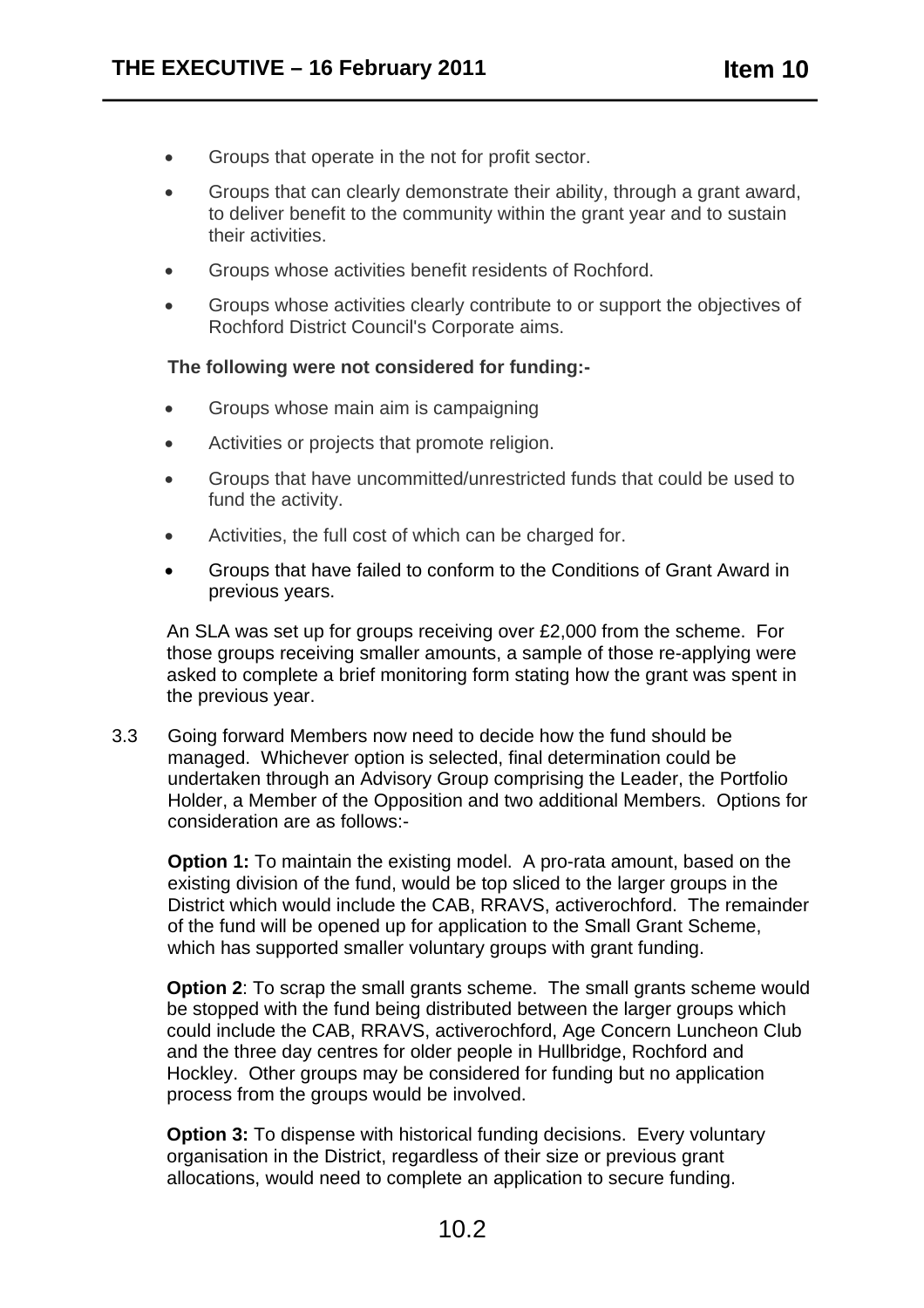**Option 4:** To rebrand the voluntary sector grant fund as a Big Society fund. Voluntary groups would be able to draw down a grant after completing an application which would need to be linked to a project based venture. Evidence would need to be provided as to how the project would meet Big Society aims.

- 3.4 Wyvern Community Transport may choose to be considered for a grant from this fund, particularly if their fund from Essex County Council is cut. The Disabled Go subscription has also been referred for consideration from this fund depending on which option is chosen.
- 3.5 The Council is signed up to the Voluntary Sector Compact. This agreement is between the voluntary and community sector and statutory organisations to improve their relationship for mutual advantage. The Compact is not a legally binding document but includes a series guiding principles. The funding section refers to statutory organisations adopting 'open, transparent and timely funding processes' and offering 'multi year funding'.

#### **4 ALTERNATIVE OPTIONS CONSIDERED**

4.1 To delay making a decision.

#### **4.2 RISK IMPLICATIONS**

4.3 Any delay in making a decision would inhibit local voluntary groups finalising budget plans for 2011/12. The Council's reputation could also possibly be tarnished and the goodwill generated with local groups harmed.

#### **5 RESOURCE IMPLICATIONS**

5.1 £90,000 has been allocated to grants to the voluntary sector in 2011/12.

#### **6 EQUALITY AND DIVERSITY IMPLICATIONS**

6.1 Regard needs to be made to the Equality Impact Assessment process as part of the overall budget reduction process.

I confirm that the above recommendation does not depart from Council policy and that appropriate consideration has been given to any budgetary and legal implications.

SMT Lead Officer Signature:

# **Chief Executive**